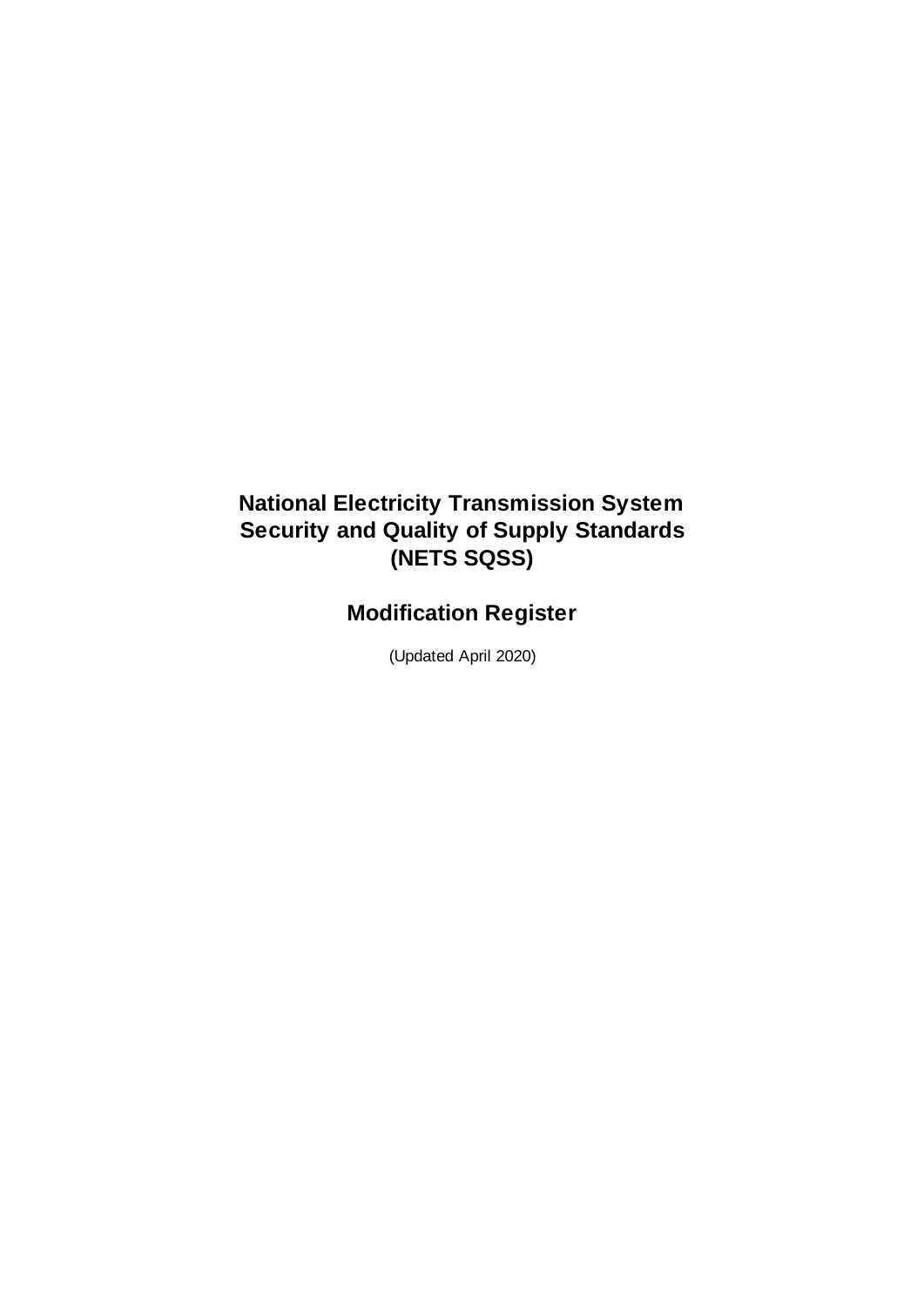## **Modification Summary**

Dates in **bold** are confirmed dates, while dates in *italics* are anticipated dates for future milestones.

| <b>SQSS</b><br><b>GSR</b><br>No. | <b>Title</b>                                                                | <b>Modification</b><br>roposal Raised<br>Proposal | Workgroup<br>Stage | Workgroup<br>Meeting<br>Previous | Next Workgroup<br>Meeting | Report Approved<br>by Review Panel<br>Workgroup<br>$\mathbf{\Sigma}$ | Published<br>$\overline{a}$ | <b>I/C Closed</b> | Responses<br>Received | $\mathbf{S}$<br>Modification<br>Authority<br>Report<br>Submitted | Authority<br>Decision | Implementation<br>Date                                   |
|----------------------------------|-----------------------------------------------------------------------------|---------------------------------------------------|--------------------|----------------------------------|---------------------------|----------------------------------------------------------------------|-----------------------------|-------------------|-----------------------|------------------------------------------------------------------|-----------------------|----------------------------------------------------------|
| 016                              | <b>Embedded Generation</b><br>Assumptions                                   | 22 July<br>2013                                   | $\rightarrow$      | 11<br><b>January</b><br>2017     | $\rightarrow$             | 4 Dec<br>2017                                                        | 6 Dec<br>2017               | 3 Jan<br>2018     | $\rightarrow$         | 28 Feb<br>2018                                                   | <b>25 May</b><br>2018 | 01/04/2019                                               |
| 018                              | Treatment of Sub-<br>Synchronous Oscillations in<br>the NETS SQSS           | 4 December<br>2013                                | $\rightarrow$      | $\rightarrow$                    | $\rightarrow$             | 2 Dec<br>2015                                                        | 11 April<br>2016            | 09 May<br>2016    | $\rightarrow$         | 31 Jan<br>2017                                                   | 7 March<br>2017       | 01/04/2019                                               |
| 022                              | Security and Economy<br><b>Required Transfer Conditions</b>                 | 1 June 2016                                       | $\rightarrow$      | 24 May<br>2014                   | <b>ON HOLD</b>            |                                                                      |                             |                   |                       |                                                                  |                       | Work to<br>recomme<br><b>nce</b><br><b>March</b><br>2020 |
| 023                              | Clarification of the N-1-1<br>Requirements and minor<br>housekeeping change | 9 May 2018                                        | $\mathbf{x}$       | $\mathbf{x}$                     | $\mathbf{x}$              | $\boldsymbol{x}$                                                     | 25 June<br>2018             | 20 July<br>2018   | $\rightarrow$         | 24 Aug<br>2018                                                   |                       | 01/04/2019                                               |
| 024                              | National Grid Legal<br><b>Separation Changes</b>                            | 9 May 2018                                        | $\mathbf{x}$       | $\boldsymbol{x}$                 | $\boldsymbol{x}$          | $\boldsymbol{\mathsf{x}}$                                            | 08 June<br>2016             | 05 July<br>2018   | $\rightarrow$         | 24 Aug<br>2018                                                   |                       | 01/04/2019                                               |
| 025                              | ER P28 Diagram Update                                                       | 14 Sep 2018                                       |                    |                                  |                           |                                                                      | Sep 2018                    | Oct 2018          | $\rightarrow$         | <b>Nov 2018</b>                                                  |                       | <b>TBC</b>                                               |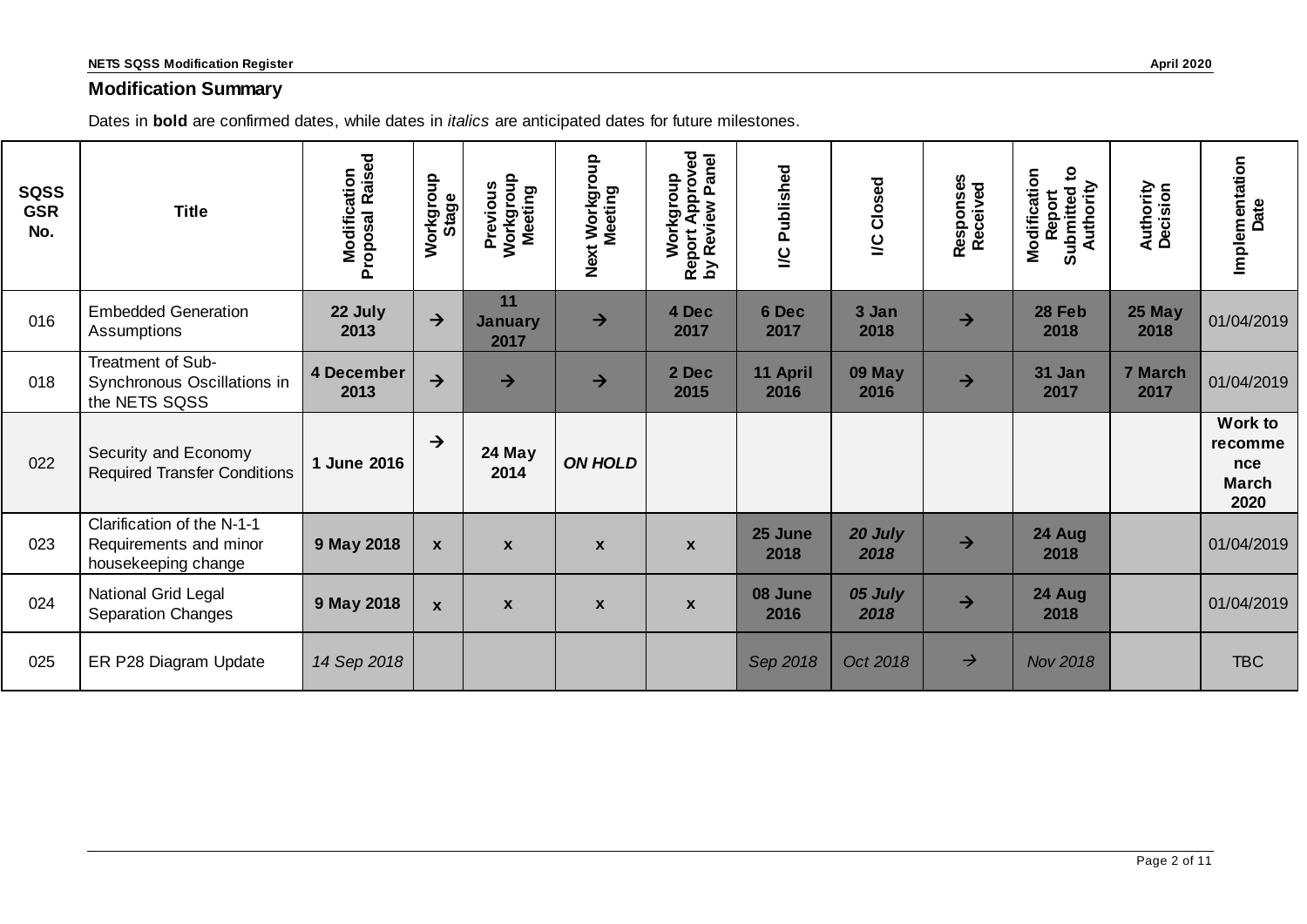## **Ongoing Modifications**

| <b>SQSS GSR</b>                                                                                                                                                                                                                                                                                                                                                                                                                                                    | 016                                                                                                                                                                                                                                                                                                                                                                                                                                                      |                                                                                                                                                                                                                                                                                                                                                                                                                                                                     |
|--------------------------------------------------------------------------------------------------------------------------------------------------------------------------------------------------------------------------------------------------------------------------------------------------------------------------------------------------------------------------------------------------------------------------------------------------------------------|----------------------------------------------------------------------------------------------------------------------------------------------------------------------------------------------------------------------------------------------------------------------------------------------------------------------------------------------------------------------------------------------------------------------------------------------------------|---------------------------------------------------------------------------------------------------------------------------------------------------------------------------------------------------------------------------------------------------------------------------------------------------------------------------------------------------------------------------------------------------------------------------------------------------------------------|
| No.                                                                                                                                                                                                                                                                                                                                                                                                                                                                |                                                                                                                                                                                                                                                                                                                                                                                                                                                          |                                                                                                                                                                                                                                                                                                                                                                                                                                                                     |
| <b>Title</b>                                                                                                                                                                                                                                                                                                                                                                                                                                                       | <b>Embedded Generation Assumptions</b>                                                                                                                                                                                                                                                                                                                                                                                                                   |                                                                                                                                                                                                                                                                                                                                                                                                                                                                     |
| Proposer                                                                                                                                                                                                                                                                                                                                                                                                                                                           | Vandad Hamidi (NGET)                                                                                                                                                                                                                                                                                                                                                                                                                                     |                                                                                                                                                                                                                                                                                                                                                                                                                                                                     |
| <b>Submitted</b>                                                                                                                                                                                                                                                                                                                                                                                                                                                   | 22 July 2013                                                                                                                                                                                                                                                                                                                                                                                                                                             |                                                                                                                                                                                                                                                                                                                                                                                                                                                                     |
|                                                                                                                                                                                                                                                                                                                                                                                                                                                                    | <b>Modification Description</b>                                                                                                                                                                                                                                                                                                                                                                                                                          | <b>Progress</b>                                                                                                                                                                                                                                                                                                                                                                                                                                                     |
|                                                                                                                                                                                                                                                                                                                                                                                                                                                                    | GSR016 was raised to specify how embedded generation should be treated<br>in Chapter 4 MITS studies. The GSR009 modification to the NETS SQSS in<br>2011 specified certain scaling factors for various types of generation (based<br>on fuel type) with different scaling factors under the economy and security<br>criteria. These scaling factors are only considered for "large" power stations<br>(i.e. generation over 100MW in England and Wales). | <b>Modification Proposal</b><br>The Modification Proposal was proposed at the NETS SQSS Review Panel<br>meeting on 22 July 2013 where the NETS SQSS Review Panel determined<br>that the Modification Proposal will progress to a Workgroup, subject to<br>ratification of the Terms of Reference.<br>Workgroup                                                                                                                                                      |
| Boundary transfer calculations are performed assuming static net demand<br>within the boundaries. The net demand is supplied to transmission<br>companies as part of Week 24 Data submissions from the DNOs. Given the<br>increase in the penetration of embedded generation, it is no longer possible<br>to accurately calculate boundary transfers without considering the impact of<br>embedded generators within the boundaries. To date, there is no standard |                                                                                                                                                                                                                                                                                                                                                                                                                                                          | The NETS SQSS Review Panel determined that a Workgroup was required to<br>investigate these issues. The Terms of Reference have been agreed by the<br>NETS SQSS Review Panel and a Workgroup has been established with<br>Workgroup Meetings in progress. The Draft Workgroup Report is currently<br>being reviewed by the Workgroup.                                                                                                                               |
| various assumptions across GB.                                                                                                                                                                                                                                                                                                                                                                                                                                     | treatment of embedded generation in the DNO submissions, leading to<br>It is therefore recommended to amend the NETS SQSS to explicitly specify                                                                                                                                                                                                                                                                                                          | <b>Industry Consultation</b><br>GSR016 was published for Industry Consultation on 6 December 2017 and<br>closed on 3 January 2018.                                                                                                                                                                                                                                                                                                                                  |
| calculations.                                                                                                                                                                                                                                                                                                                                                                                                                                                      | how to include the impact of small and medium power stations on boundary                                                                                                                                                                                                                                                                                                                                                                                 | <b>Modification Report</b><br>The GSR016 Modification Report was submitted to the Authority on 28<br>February 2018.                                                                                                                                                                                                                                                                                                                                                 |
|                                                                                                                                                                                                                                                                                                                                                                                                                                                                    |                                                                                                                                                                                                                                                                                                                                                                                                                                                          | <b>Authority Decision &amp; Implementation</b><br>The Authority approved GSR016 on 25 May 2018. The Authority also made a<br>decision to delay the implementation of GSR018 and issue a second<br>Industry Consultation to include both GSR016 and GSR018, so that both<br>modifications can be implemented together. The Authority has not yet issued<br>the statutory consultation to modify the licenses and will do so at an<br>appropriate time in the future. |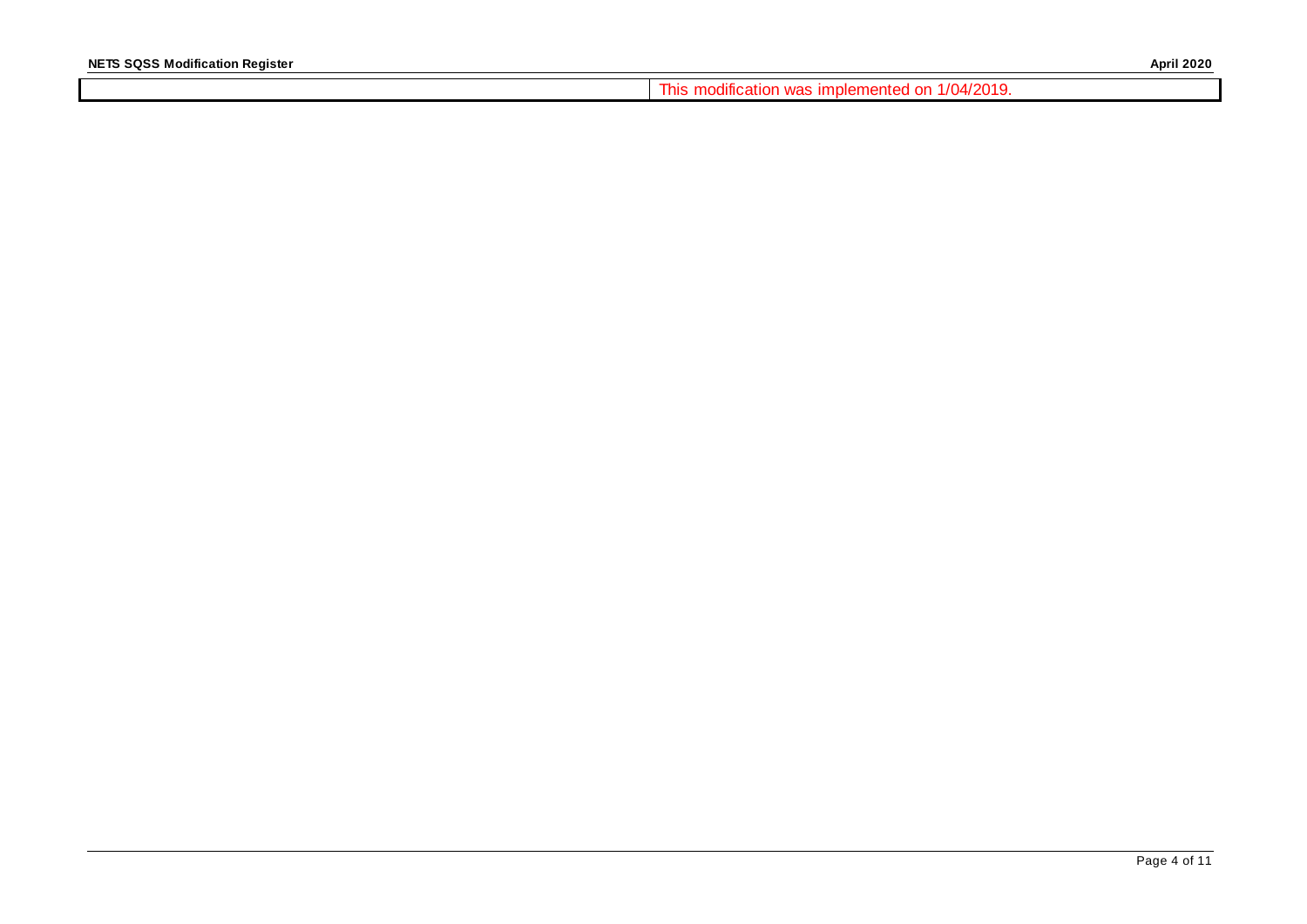| <b>SQSS GSR</b><br>No.         | 018                                                                                                                                                                                                                                                                                                                                                                                                                                                                                                                                                                                                     |                                                                                                                                                                                                                                                                                                                                                                                                                                                |  |  |  |
|--------------------------------|---------------------------------------------------------------------------------------------------------------------------------------------------------------------------------------------------------------------------------------------------------------------------------------------------------------------------------------------------------------------------------------------------------------------------------------------------------------------------------------------------------------------------------------------------------------------------------------------------------|------------------------------------------------------------------------------------------------------------------------------------------------------------------------------------------------------------------------------------------------------------------------------------------------------------------------------------------------------------------------------------------------------------------------------------------------|--|--|--|
| <b>Title</b>                   | Treatment of Sub-Synchronous Oscillations in the NETS SQSS                                                                                                                                                                                                                                                                                                                                                                                                                                                                                                                                              |                                                                                                                                                                                                                                                                                                                                                                                                                                                |  |  |  |
| Proposer                       | Graham Stein (NGET)                                                                                                                                                                                                                                                                                                                                                                                                                                                                                                                                                                                     |                                                                                                                                                                                                                                                                                                                                                                                                                                                |  |  |  |
| <b>Submitted</b>               | 4 December 2013                                                                                                                                                                                                                                                                                                                                                                                                                                                                                                                                                                                         |                                                                                                                                                                                                                                                                                                                                                                                                                                                |  |  |  |
|                                | <b>Modification Description</b>                                                                                                                                                                                                                                                                                                                                                                                                                                                                                                                                                                         | <b>Progress</b>                                                                                                                                                                                                                                                                                                                                                                                                                                |  |  |  |
|                                | A number of Transmission Licensees and Transmission Users are in the<br>process of enhancing their networks or connecting generation using Series<br>Capacitor and / or HVDC technology. Both of these types of equipment can<br>cause sub-synchronous oscillations (SSO) to occur by interacting with other<br>User's equipment in the form of sub-synchronous resonance (SSR) or sub-<br>synchronous torsional interaction (SSTI).                                                                                                                                                                    | <b>Modification Proposal</b><br>The Modification Proposal was proposed at the NETS SQSS Review Panel<br>meeting on 4 December 2013 where the NETS SQSS Review Panel<br>determined that the Modification Proposal will progress to a Workgroup,<br>subject to ratification of the Terms of Reference.<br>Workgroup                                                                                                                              |  |  |  |
|                                | The Grid Code Review Panel Paper: "Suppression of Sub-Synchronous<br>Resonance from Series Compensators" (pp13/54) proposed changes to the<br>Grid Code to place obligations on Transmission Licensees to mitigate SSR<br>where Series Compensation is deployed. The Grid Code Review Panel asked<br>that these proposals be given further consideration in light of concerns raised<br>by Transmission Licensees about how and where any SSR related<br>obligations are expressed within the transmission frameworks. The Grid<br>Code Review Panel also asked whether there was a need to capture SSR | The NETS SQSS Review Panel determined that a Workgroup was required to<br>investigate these issues. The Terms of Reference were approved at the 2<br>April 2014 NETS SQSS Review Panel and a Workgroup has been<br>established. The Workgroup Report was presented and approved at the 2<br>December 2015 NETS SQSS Review Panel. This shall now proceed to<br>industry consultation in due course.<br><b>Industry Consultation</b>            |  |  |  |
| and SSTI within the NETS SQSS. |                                                                                                                                                                                                                                                                                                                                                                                                                                                                                                                                                                                                         | An Industry Consultation was published on 11 April 2016 with a closing date<br>of 09 May 2016.                                                                                                                                                                                                                                                                                                                                                 |  |  |  |
|                                |                                                                                                                                                                                                                                                                                                                                                                                                                                                                                                                                                                                                         | <b>Modification Report</b><br>A Modification Report that summarises the Industry Consultation responses<br>has been produced and submitted to the Authority for a decision. The<br>Modification was sent back by the authority with a request for further work to<br>be done. The Modification Report was re-submitted to the Authority.                                                                                                       |  |  |  |
|                                |                                                                                                                                                                                                                                                                                                                                                                                                                                                                                                                                                                                                         | <b>Authority Decision &amp; Implementation</b><br>GSR018 was re-submitted to the Authority for a decision on 31 January<br>2017. The Authority approved the modification on 7 March 2017 and the first<br>Statutory Industry Consultation to amend the licence closed on 19 March<br>2018. The Authority has decided that this modification is not time critical so<br>a second Industry Consultation will be issued for GSR016 and GSR018, so |  |  |  |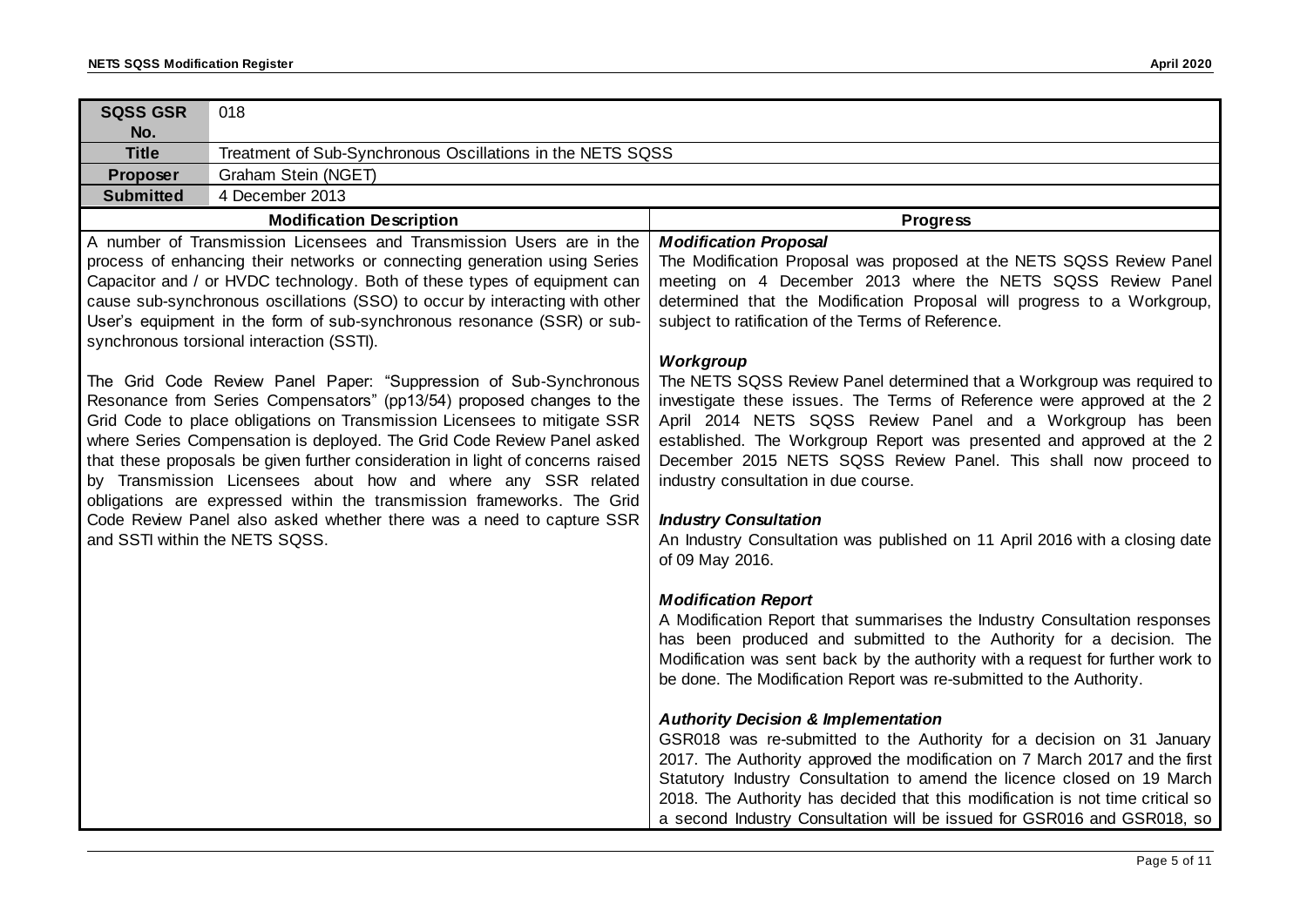| that both modifications can be implemented together. |
|------------------------------------------------------|
| This modification was implemented on 01/04/2019.     |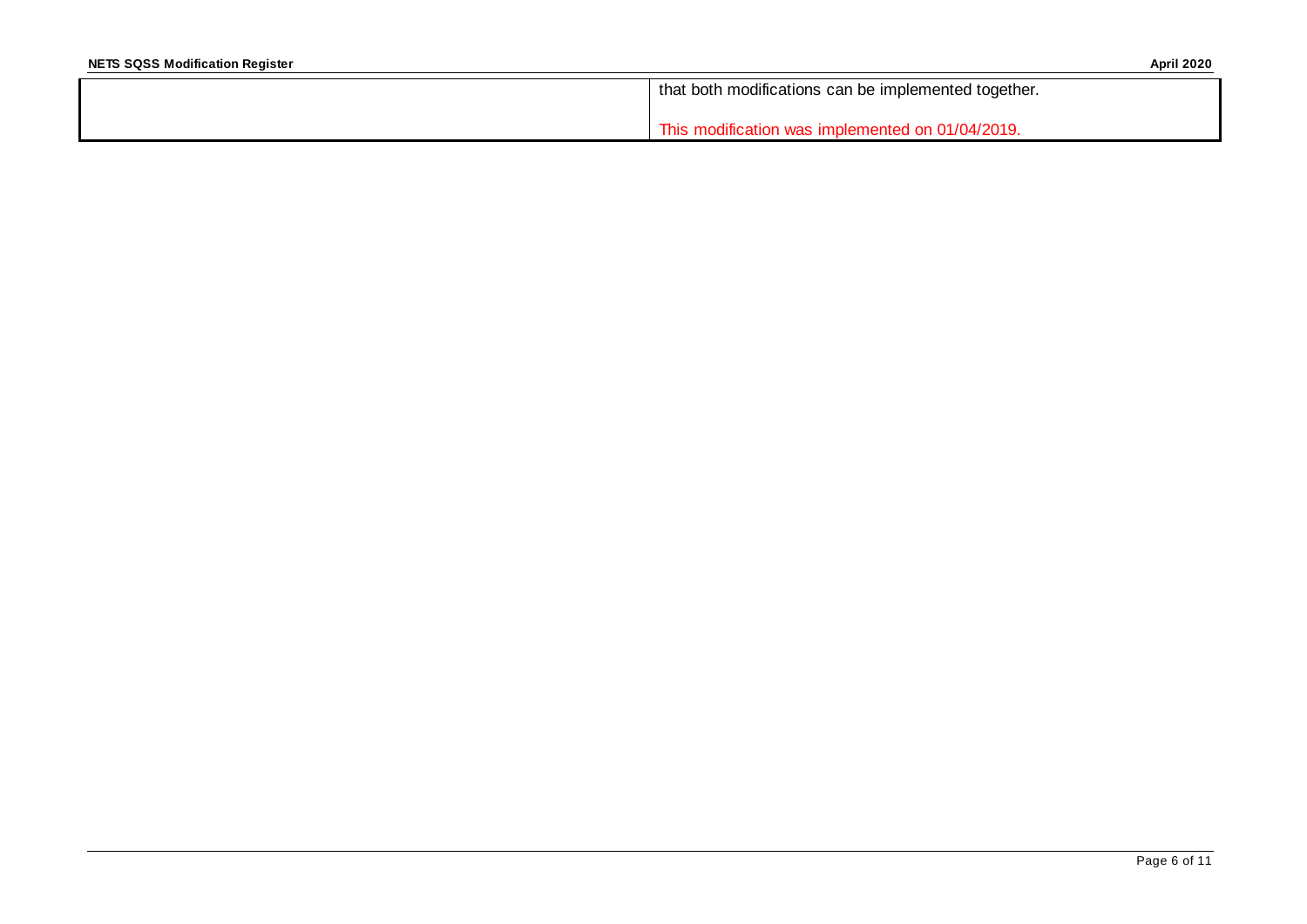| <b>SQSS GSR</b><br>No. | 022                                                                                                                                                       |                                                                                                                                                                                                                                                                                                                                                                                                                                                                                                                                                                              |  |  |  |
|------------------------|-----------------------------------------------------------------------------------------------------------------------------------------------------------|------------------------------------------------------------------------------------------------------------------------------------------------------------------------------------------------------------------------------------------------------------------------------------------------------------------------------------------------------------------------------------------------------------------------------------------------------------------------------------------------------------------------------------------------------------------------------|--|--|--|
| <b>Title</b>           | Security and Economy Required Transfer Conditions                                                                                                         |                                                                                                                                                                                                                                                                                                                                                                                                                                                                                                                                                                              |  |  |  |
| Proposer               | <b>NGET</b>                                                                                                                                               |                                                                                                                                                                                                                                                                                                                                                                                                                                                                                                                                                                              |  |  |  |
| <b>Submitted</b>       | 1 June 2016                                                                                                                                               |                                                                                                                                                                                                                                                                                                                                                                                                                                                                                                                                                                              |  |  |  |
|                        | <b>Modification Description</b>                                                                                                                           | <b>Progress</b>                                                                                                                                                                                                                                                                                                                                                                                                                                                                                                                                                              |  |  |  |
| generation technology. | The Workgroup considers issues and interactions that arise when applying<br>NETS SQSS Section 4 criteria due to the availability of generation and due to | <b>Modification Proposal</b><br>The Modification Proposal was proposed at the NETS SQSS Review Panel<br>meeting on 1 June 2016 where the NETS SQSS Review Panel determined<br>that nominations for the Workgroup would be sent out and Terms of<br>Reference agreed.<br>Workgroup<br>The amended Terms of Reference were agreed at Panel on 8 February 2017.<br><b>Industry Consultation</b><br>GSR022 has not yet progressed to this stage.<br><b>Modification Report</b><br>GSR022 has not yet progressed to this stage.<br><b>Authority Decision &amp; Implementation</b> |  |  |  |
|                        |                                                                                                                                                           | GSR022 has not yet progressed to this stage.<br>The SQSS Panel agreed to this modification being placed on hold until<br>march 2020.                                                                                                                                                                                                                                                                                                                                                                                                                                         |  |  |  |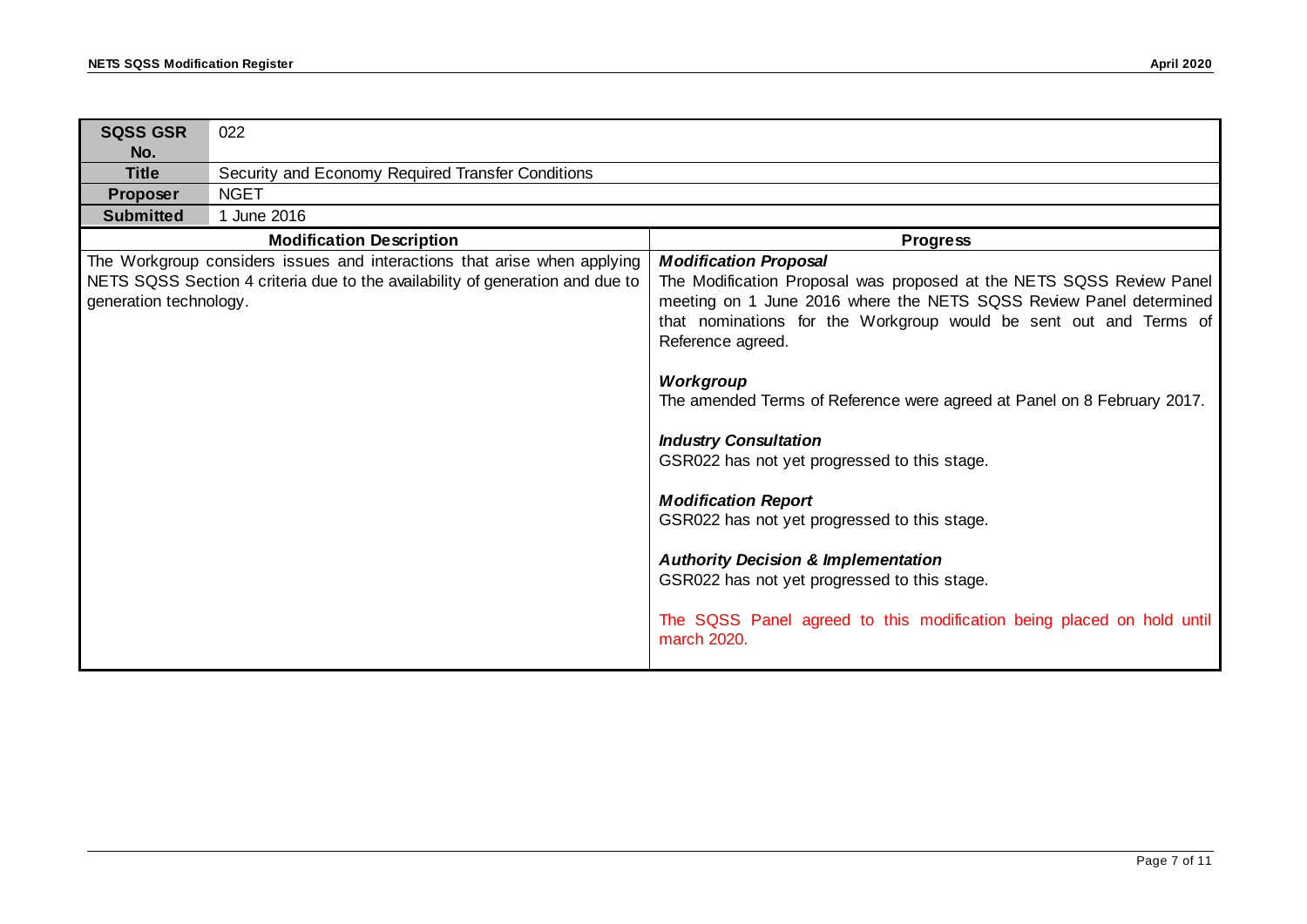| <b>SQSS GSR</b><br>No. | 023                                                                                                                                                                                                                                                                                                                                                                                                                                |                                                                                                                                                                                                                                                                                                                                                                                                                                                                                                                                                                                                                                                                                                                                                                                                                                                                                                                                                                                                                                                                                                                                                                                                                                                                                                                                                                                                                                                                                                                                |  |  |  |  |
|------------------------|------------------------------------------------------------------------------------------------------------------------------------------------------------------------------------------------------------------------------------------------------------------------------------------------------------------------------------------------------------------------------------------------------------------------------------|--------------------------------------------------------------------------------------------------------------------------------------------------------------------------------------------------------------------------------------------------------------------------------------------------------------------------------------------------------------------------------------------------------------------------------------------------------------------------------------------------------------------------------------------------------------------------------------------------------------------------------------------------------------------------------------------------------------------------------------------------------------------------------------------------------------------------------------------------------------------------------------------------------------------------------------------------------------------------------------------------------------------------------------------------------------------------------------------------------------------------------------------------------------------------------------------------------------------------------------------------------------------------------------------------------------------------------------------------------------------------------------------------------------------------------------------------------------------------------------------------------------------------------|--|--|--|--|
| <b>Title</b>           | Clarification of the N-1-1 Requirements and Minor Housekeeping Change                                                                                                                                                                                                                                                                                                                                                              |                                                                                                                                                                                                                                                                                                                                                                                                                                                                                                                                                                                                                                                                                                                                                                                                                                                                                                                                                                                                                                                                                                                                                                                                                                                                                                                                                                                                                                                                                                                                |  |  |  |  |
| Proposer               | Bieshoy Awad (NGET)                                                                                                                                                                                                                                                                                                                                                                                                                |                                                                                                                                                                                                                                                                                                                                                                                                                                                                                                                                                                                                                                                                                                                                                                                                                                                                                                                                                                                                                                                                                                                                                                                                                                                                                                                                                                                                                                                                                                                                |  |  |  |  |
| <b>Submitted</b>       | 9 May 2018                                                                                                                                                                                                                                                                                                                                                                                                                         |                                                                                                                                                                                                                                                                                                                                                                                                                                                                                                                                                                                                                                                                                                                                                                                                                                                                                                                                                                                                                                                                                                                                                                                                                                                                                                                                                                                                                                                                                                                                |  |  |  |  |
|                        | <b>Modification Description</b>                                                                                                                                                                                                                                                                                                                                                                                                    | <b>Progress</b>                                                                                                                                                                                                                                                                                                                                                                                                                                                                                                                                                                                                                                                                                                                                                                                                                                                                                                                                                                                                                                                                                                                                                                                                                                                                                                                                                                                                                                                                                                                |  |  |  |  |
|                        | The proposal seeks to modify the NETS SQSS to ensure that it reflects the<br>history of the requirement to secure parts of the NETS against a fault outage<br>that takes place during a planned outage (N-1-1 condition). It also proposes<br>a minor housekeeping change to reflect the name change of one<br>Transmission Licensee (SHETL to SHET) in both the NETS SQSS and the<br>corresponding NETS SQSS Industry Governance. | <b>Modification Proposal</b><br>The Modification Proposal was proposed at the NETS SQSS Review Panel<br>meeting on 9 May 2018 where the NETS SQSS Review Panel determined<br>that following the review of a draft paper the modification proposal should<br>proceed directly to Industry Consultation as recommended by the Proposer.<br><b>Industry Consultation</b><br>A draft Industry Consultation Document was circulated to the NETS SQSS<br>Review Panel for approval on 1 June 2018. This was then released for<br>Industry Consultation on 25 June 2018 for a period of 20 working days and<br>closed on 20 July 2018.<br><b>Modification Report</b><br>The GSR023 Modification Report was submitted to the Authority on 24<br>August 2018.<br><b>Authority Decision &amp; Implementation</b><br>GSR023 was submitted to the Authority for a decision on 24 August 2018.<br>The Authority approved the modification on 2 January 2019. On 16 February<br>2018, the Authority proposed such a modification to implement GSR018.<br>Due to the upcoming arrival of further SQSS modification proposals, e.g.<br>GSR016, the Authority decided, with the support of the SQSS Panel, to<br>delay the implementation of GSR018 such that multiple SQSS modifications<br>could be implemented simultaneously. The Authority are to shortly consult<br>on a new licence modification proposal in order to implement GSR018,<br>GSR016, GSR023 and GSR024 simultaneously.<br>This modification was implemented on 01/04/2019. |  |  |  |  |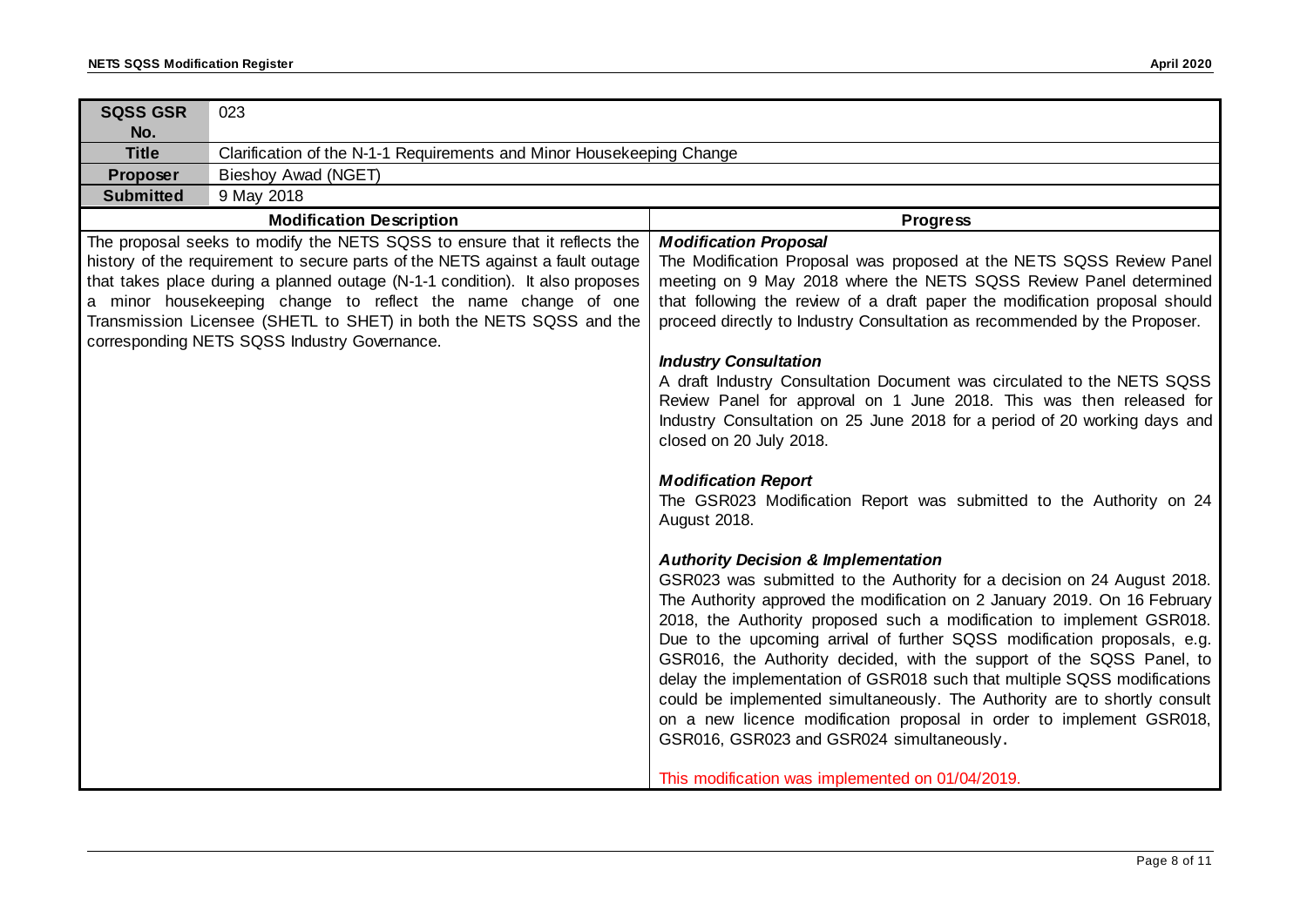| <b>SQSS GSR</b><br>No. | 024                                                                                                                                                                                                                                                                         |                                                                                                                                                                                                                                                                                                                                                                                                                                                                                                                                                                                                                                                                                                                                                                                                                                                                                                                                                                                                                                                                         |  |  |  |
|------------------------|-----------------------------------------------------------------------------------------------------------------------------------------------------------------------------------------------------------------------------------------------------------------------------|-------------------------------------------------------------------------------------------------------------------------------------------------------------------------------------------------------------------------------------------------------------------------------------------------------------------------------------------------------------------------------------------------------------------------------------------------------------------------------------------------------------------------------------------------------------------------------------------------------------------------------------------------------------------------------------------------------------------------------------------------------------------------------------------------------------------------------------------------------------------------------------------------------------------------------------------------------------------------------------------------------------------------------------------------------------------------|--|--|--|
| <b>Title</b>           | National Grid Legal Separation Changes                                                                                                                                                                                                                                      |                                                                                                                                                                                                                                                                                                                                                                                                                                                                                                                                                                                                                                                                                                                                                                                                                                                                                                                                                                                                                                                                         |  |  |  |
| Proposer               | James Martin (NGET)                                                                                                                                                                                                                                                         |                                                                                                                                                                                                                                                                                                                                                                                                                                                                                                                                                                                                                                                                                                                                                                                                                                                                                                                                                                                                                                                                         |  |  |  |
| <b>Submitted</b>       | 9 May 2018                                                                                                                                                                                                                                                                  |                                                                                                                                                                                                                                                                                                                                                                                                                                                                                                                                                                                                                                                                                                                                                                                                                                                                                                                                                                                                                                                                         |  |  |  |
|                        | <b>Modification Description</b>                                                                                                                                                                                                                                             | <b>Progress</b>                                                                                                                                                                                                                                                                                                                                                                                                                                                                                                                                                                                                                                                                                                                                                                                                                                                                                                                                                                                                                                                         |  |  |  |
|                        | The proposal seeks to ensure that the National Grid legal separation<br>changes are updated and reflected in the NETS SQSS and the SQSS<br>Industry Governance Framework. The changes will incorporate the new<br>entity National Grid Electricity System Operator (NGESO). | <b>Modification Proposal</b><br>The Modification Proposal was proposed at the NETS SQSS Review Panel<br>meeting on 9 May 2018 where the NETS SQSS Review Panel determined<br>that following the review of a draft paper the modification proposal should<br>proceed directly to Industry Consultation as recommended by the Proposer.<br><b>Industry Consultation</b><br>A draft Industry Consultation Document was circulated to the NETS SQSS<br>Review Panel for approval on 24 May 2018. This was then released for<br>Industry Consultation on 8 June 2018 for a period of 20 working days and<br>closed on 5 July 2018.                                                                                                                                                                                                                                                                                                                                                                                                                                           |  |  |  |
|                        |                                                                                                                                                                                                                                                                             | <b>Modification Report</b><br>The GSR024 Modification Report was submitted to the Authority on 24<br>August 2018.<br><b>Authority Decision &amp; Implementation</b><br>GSR024 was submitted to the Authority for a decision on 24 August 2018.<br>The Authority approved the changes to the NETS SQSS proposed in<br>GSR024 on 2 January 2019. For these changes to take effect we will need to<br>modify the relevant conditions of the electricity transmission licence so they<br>refer to the new version of the NETS SQSS. On 16 February 2018, the<br>Authority proposed such a modification to implement GSR018. Due to the<br>upcoming arrival of further NETS SQSS modification proposals, e.g.<br>GSR016, the Authority decided, with the support of the NETS SQSS Panel,<br>to delay the implementation of GSR018 such that multiple SQSS<br>modifications could be implemented simultaneously. The Authority intend to<br>shortly consult on a new licence modification proposal in order to implement<br>GSR018, GSR016, GSR023 and GSR024 simultaneously. |  |  |  |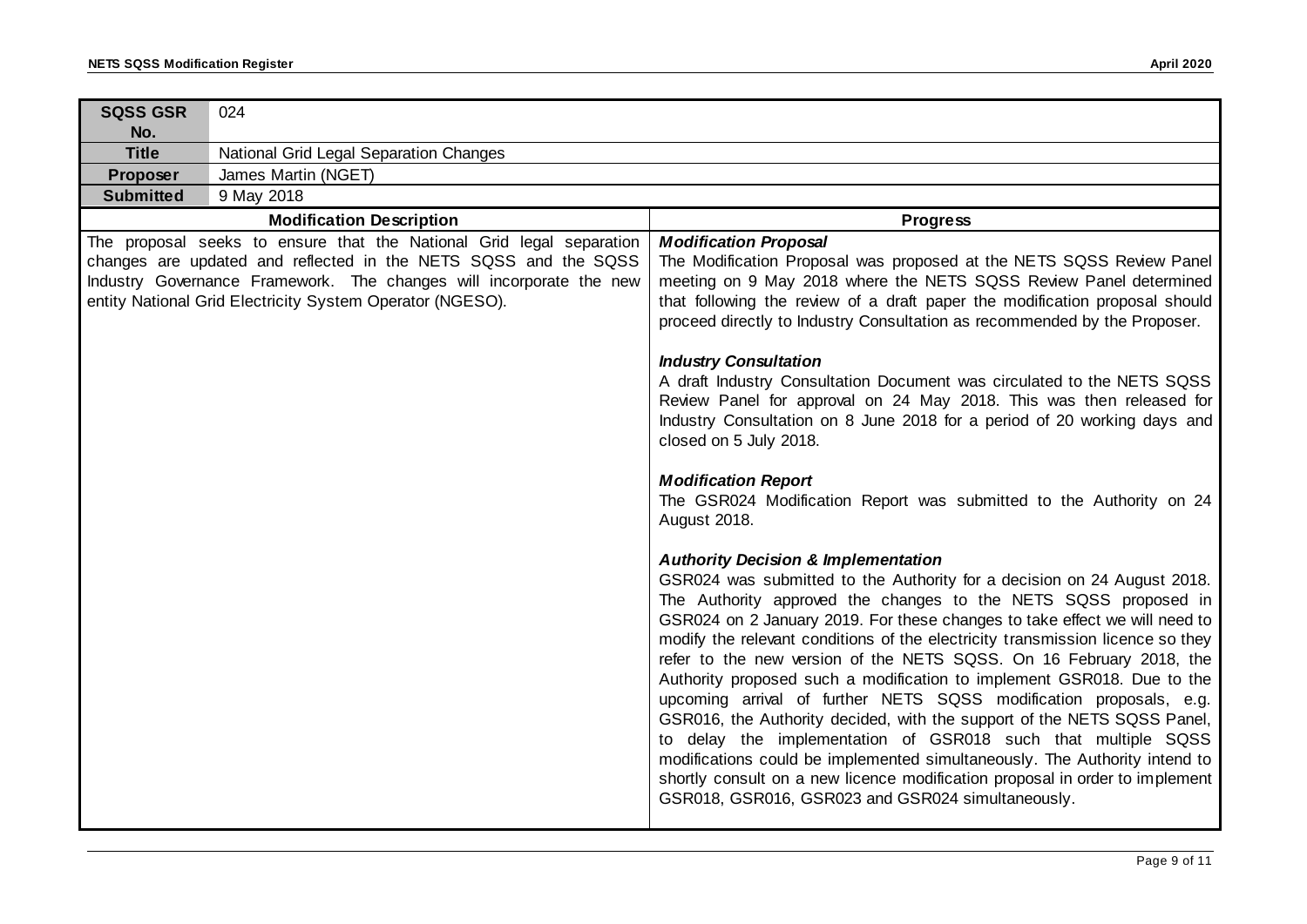| This modification was implemented on 01/04/2019. |
|--------------------------------------------------|
|                                                  |

| <b>SQSS GSR</b><br>No. | 025                                                                                                                                                                                                 |                                                                                                                                                                                                                                                                                                                                                                             |  |  |  |
|------------------------|-----------------------------------------------------------------------------------------------------------------------------------------------------------------------------------------------------|-----------------------------------------------------------------------------------------------------------------------------------------------------------------------------------------------------------------------------------------------------------------------------------------------------------------------------------------------------------------------------|--|--|--|
| <b>Title</b>           | Updating the SQSS to reflect the recent modification to Engineering Recommendation P28                                                                                                              |                                                                                                                                                                                                                                                                                                                                                                             |  |  |  |
| Proposer               | Rachel Woodbridge-Stocks & Greg Heavens (NGET SO)                                                                                                                                                   |                                                                                                                                                                                                                                                                                                                                                                             |  |  |  |
| <b>Submitted</b>       | 10 September 2018                                                                                                                                                                                   |                                                                                                                                                                                                                                                                                                                                                                             |  |  |  |
|                        | <b>Modification Description</b>                                                                                                                                                                     | <b>Progress</b>                                                                                                                                                                                                                                                                                                                                                             |  |  |  |
|                        | This proposal seeks to modify the NETS SQSS to update the maximum<br>voltage step changes permitted for operational switching to accommodate<br>the modification to Engineering Recommendation P28. | <b>Modification Proposal</b><br>The Modification Proposal was proposed at the NETS SQSS Review Panel<br>meeting on 14 September 2018 where the NETS SQSS Review Panel<br>determined that the Modification Proposal will progress to a Workgroup,<br>subject to ratification of the Terms of Reference.                                                                      |  |  |  |
|                        |                                                                                                                                                                                                     | Workgroup<br>The NETS SQSS Review Panel determined that a Workgroup was required to<br>investigate these issues. The Terms of Reference have been agreed by the<br>NETS SQSS Review Panel and a Workgroup has been established with<br>Workgroup Meetings in progress. The Draft Workgroup Report is currently<br>being reviewed by the Workgroup.                          |  |  |  |
|                        |                                                                                                                                                                                                     | <b>Industry Consultation</b><br>This proposed NETS SQSS Modification is open for Industry Consultation.<br>Any interested party is able to make a response in line with the guidance.<br><b>Modification Report</b><br>The final Modification Report was circulated and no concerns were raised.<br>All Panel members agreed for GSR025 to go to Authority within 5 working |  |  |  |